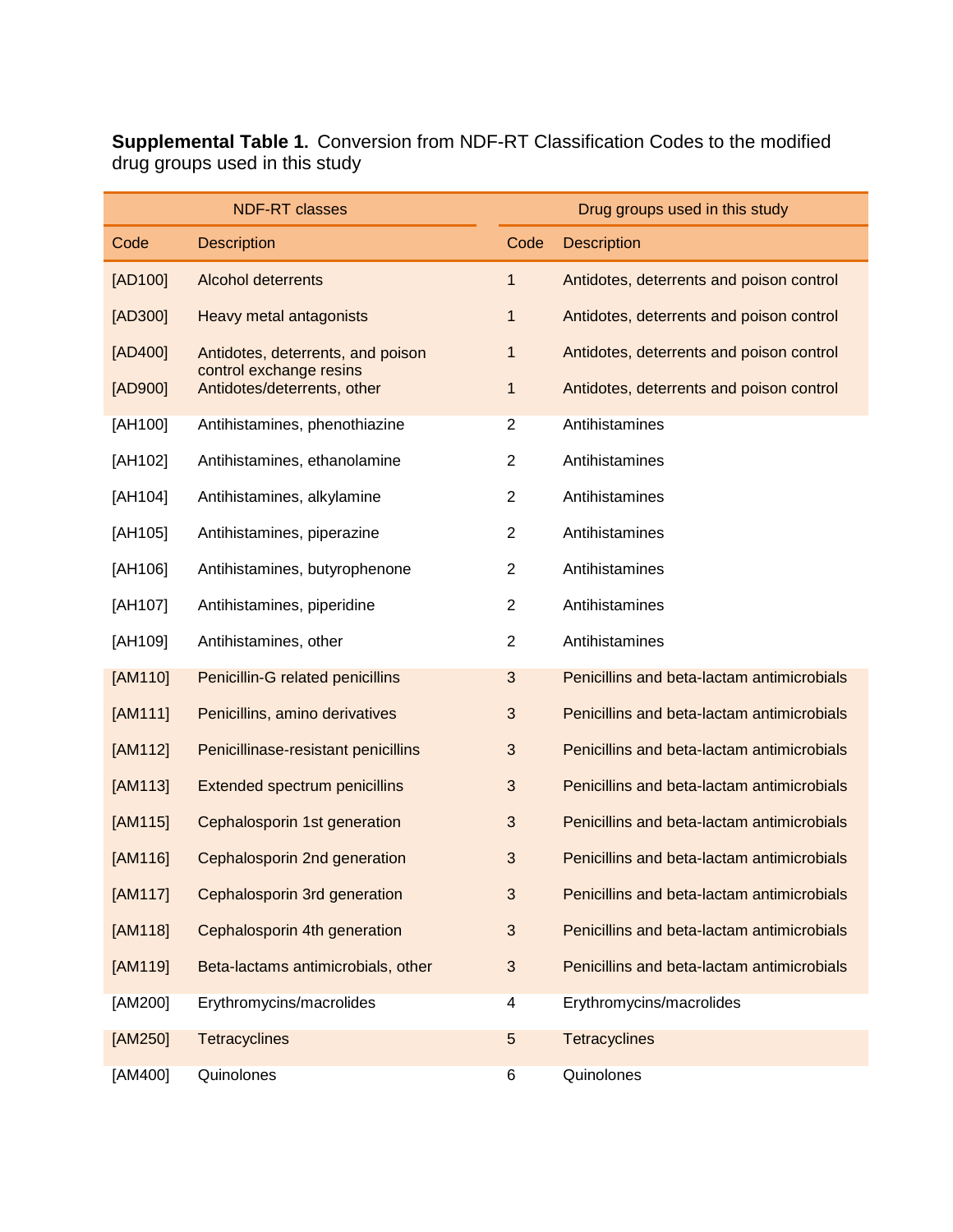|         | <b>NDF-RT classes</b>               |                  | Drug groups used in this study                                     |
|---------|-------------------------------------|------------------|--------------------------------------------------------------------|
| Code    | <b>Description</b>                  | Code             | <b>Description</b>                                                 |
| [AM500] | Antituberculars                     | $\overline{7}$   | Antituberculars                                                    |
| [AM650] | Sulfonamide/related antimicrobials  | 8                | Sulfonamide and related antimicrobials                             |
| [AM700] | Antifungals                         | $\boldsymbol{9}$ | Antifungals                                                        |
| [AM800] | Antivirals                          | 10               | Antivirals                                                         |
| [AM150] | Chloramphenicol                     | 11               | Anti-infectives, other                                             |
| [AM300] | Aminoglycosides                     | 11               | Anti-infectives, other                                             |
| [AM350] | Lincomycins                         | 11               | Anti-infectives, other                                             |
| [AM500] | Methenamine salts antimicrobials    | 11               | Anti-infectives, other                                             |
| [AM600] | Nitrofurans antimicrobials          | 11               | Anti-infectives, other                                             |
| [AM900] | Anti-infectives, other              | 11               | Anti-infectives, other                                             |
| [AP101] | Antimalarials                       | 12               | Anti-parasitics                                                    |
| [AP109] | Antiprotozoals, other               | 12               | Anti-parasitics                                                    |
| [AP200] | Anthelmintics                       | 12               | Anti-parasitics                                                    |
| [AP300] | Pediculicides                       | 12               | Anti-parasitics                                                    |
| [AP900] | Anti-parasitics, other              | 12               | Anti-parasitics                                                    |
| [AU100] | Sympathomimetics (adrenergics)      | 13               | <b>Autonomic medications</b>                                       |
| [AU200] | Sympatholytics                      | 13               | <b>Autonomic medications</b>                                       |
| [AU300] | Parasympathomimetics (cholinergics) | 13               | Autonomic medications                                              |
| [AU350] | Parasympatholytics                  | 13               | <b>Autonomic medications</b>                                       |
| [AU900] | Autonomic agents, other             | 13               | <b>Autonomic medications</b>                                       |
| [BL110] | Anticoagulants                      | 14               | Anticoagulants/antihemorrhagics/platelet<br>aggregation inhibitors |
| [BL115] | Thrombolytics                       | 14               | Anticoagulants/antihemorrhagics/platelet<br>aggregation inhibitors |
| [BL116] | Antihemorrhagics                    | 14               | Anticoagulants/antihemorrhagics/platelet<br>aggregation inhibitors |
| [BL117] | Platelet aggregation inhibitors     | 14               | Anticoagulants/antihemorrhagics/platelet<br>aggregation inhibitors |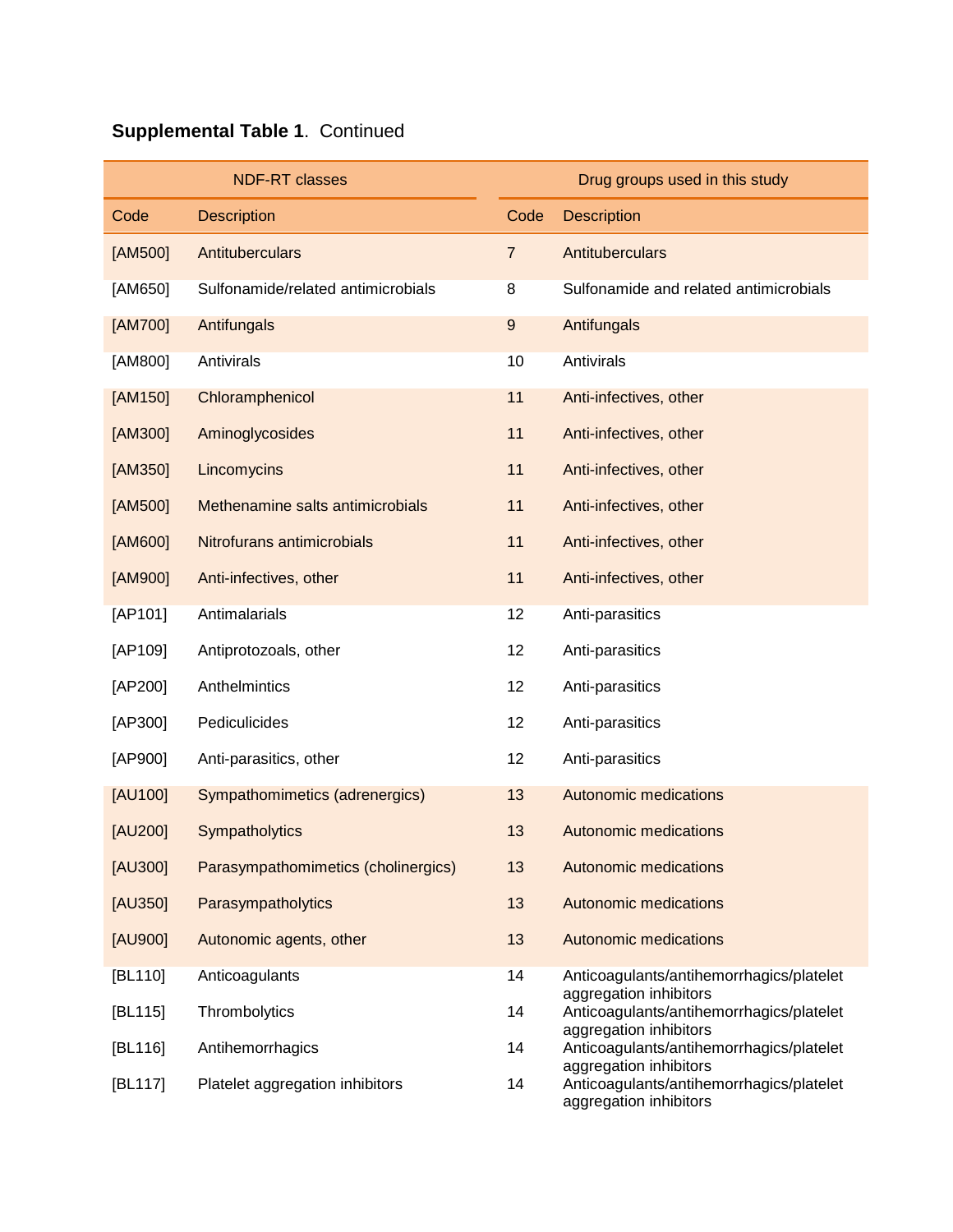|         | <b>NDF-RT classes</b>                             |      | Drug groups used in this study       |
|---------|---------------------------------------------------|------|--------------------------------------|
| Code    | <b>Description</b>                                | Code | <b>Description</b>                   |
| [BL400] | <b>Blood formation products</b>                   | 15   | Blood products/modifiers, other      |
| [BL500] | <b>Blood derivatives</b>                          | 15   | Blood products/modifiers, other      |
| [CN101] | Opioid analgesics                                 | 16   | Opioid analgesics                    |
| [CN103] | Non-opioid analgesics                             | 17   | Non-opioid analgesics                |
| [CN105] | Anti-migraine agents                              | 18   | Anti-migraine agents                 |
| [CN300] | Sedatives/hypnotics                               | 19   | Sedatives/hypnotics                  |
| [CN301] | Barbituric acid derivative<br>sedatives/hypnotics | 19   | Sedatives/hypnotics                  |
| [CN302] | Benzodiazepine derivative<br>sedatives/hypnotics  | 19   | Sedatives/hypnotics                  |
| [CN309] | Sedatives/hypnotics, other                        | 19   | Sedatives/hypnotics                  |
| [CN400] | Anticonvulsants                                   | 20   | Anticonvulsants                      |
| [CN601] | <b>Tricyclic antidepressants</b>                  | 21   | Antidepressants                      |
| [CN602] | Monamine oxidase inhibitor                        | 21   | Antidepressants                      |
| [CN609] | antidepressants<br>Antidepressants, other         | 21   | Antidepressants                      |
| [CN701] | Phenothiazine/related antipsychotics              | 22   | Antipsychotics                       |
| [CN709] | Antipsychotics, other                             | 22   | Antipsychotics                       |
| [CN750] | Lithium salts                                     | 22   | Antipsychotics                       |
| [CN801] | Amphetamines                                      | 23   | Central nervous system stimulants    |
| [CN802] | Amphetamine like stimulants                       | 23   | Central nervous system stimulants    |
| [CN809] | CNS stimulants, other                             | 23   | Central nervous system stimulants    |
| [CN102] | Opioid antagonist analgesics                      | 24   | Central nervous system agents, other |
| [CN203] | General anesthetics, other                        | 24   | Central nervous system agents, other |
| [CN204] | Local anesthetics, injection                      | 24   | Central nervous system agents, other |
| [CN500] | Anti-Parkinson agents                             | 24   | Central nervous system agents, other |
| [CN550] | Anti-vertigo agents                               | 24   | Central nervous system agents, other |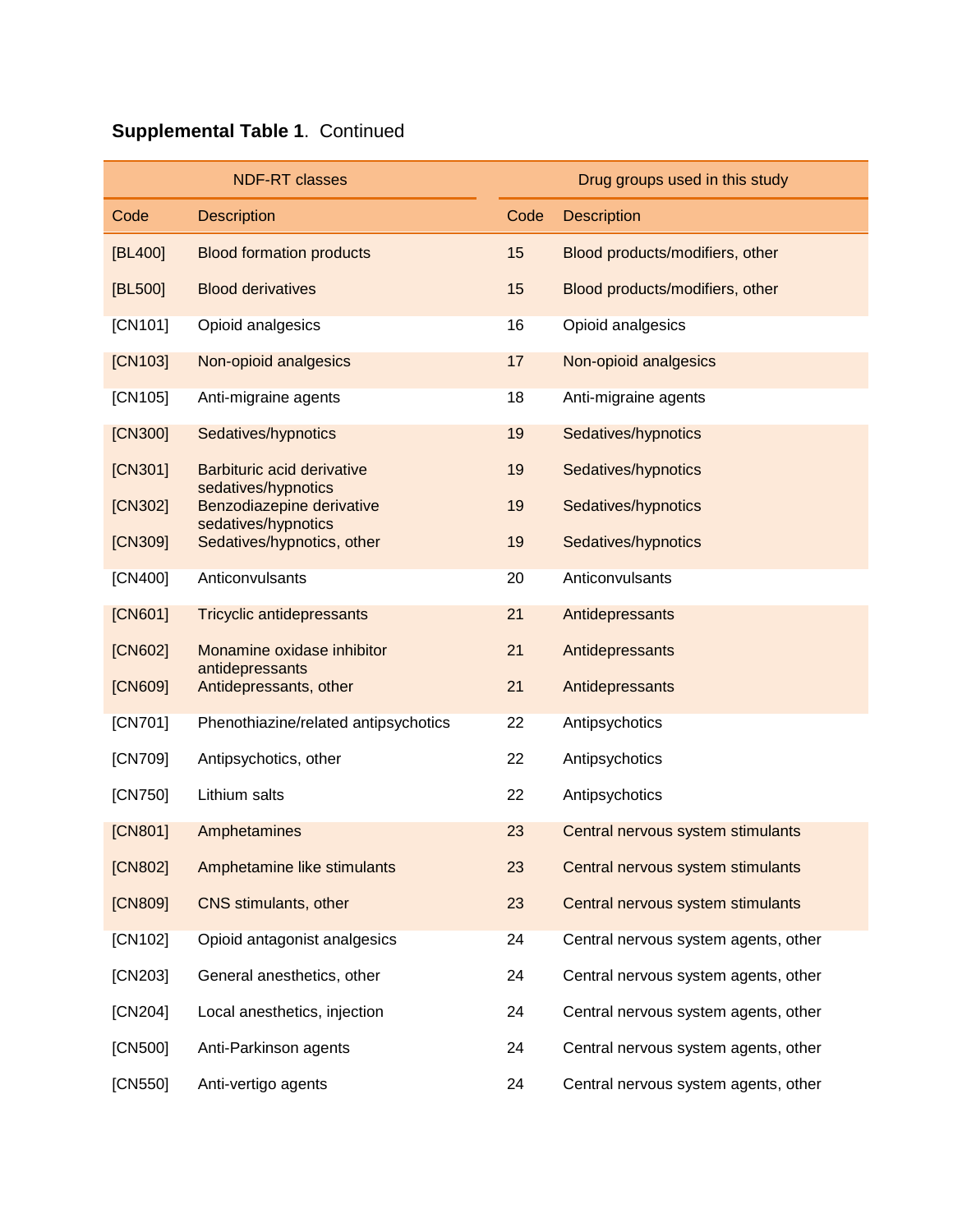|         | <b>NDF-RT classes</b>                       |      | Drug groups used in this study                               |
|---------|---------------------------------------------|------|--------------------------------------------------------------|
| Code    | <b>Description</b>                          | Code | <b>Description</b>                                           |
| [CN900] | CNS medications, other                      | 24   | Central nervous system agents, other                         |
| [CV100] | Beta-blockers/related                       | 25   | Beta-blockers and related medications                        |
| [CV150] | Alpha-blockers/related                      | 26   | Alpha-blockers and related medications                       |
| [CV200] | Calcium channel blockers                    | 27   | Calcium channel blockers                                     |
| [CV250] | Anti-anginals                               | 28   | Anti-anginals                                                |
| [CV350] | Antilipemic agents                          | 29   | Antilipemic agents                                           |
| [CV400] | Antihypertensive combinations               | 30   | Antihypertensives, other                                     |
| [CV490] | Antihypertensives, other                    | 30   | Antihypertensives, other                                     |
| [CV701] | Thiazides/related diuretics                 | 31   | <b>Diuretics</b>                                             |
| [CV702] | Loop diuretics                              | 31   | <b>Diuretics</b>                                             |
| [CV703] | Carbonic anhydrase inhibitor diuretics      | 31   | <b>Diuretics</b>                                             |
| [CV704] | Potassium sparing/combinations<br>diuretics | 31   | <b>Diuretics</b>                                             |
| [CV800] | <b>ACE</b> inhibitors                       | 32   | <b>ACE</b> inhibitors                                        |
| [CV805] | Angiotensin II inhibitor                    | 32   | <b>ACE</b> inhibitors                                        |
| [CV806] | Direct renin inhibitor                      | 32   | <b>ACE</b> inhibitors                                        |
| [CV050] | Digitalis glycosides                        | 33   | Cardiovascular agents, other                                 |
| [CV300] | Anti-arrhythmics                            | 33   | Cardiovascular agents, other                                 |
| [CV500] | Peripheral vasodilators                     | 33   | Cardiovascular agents, other                                 |
| [CV900] | Cardiovascular agents, other                | 33   | Cardiovascular agents, other                                 |
| [DE100] | Anti-infective, topical                     | 34   | Topical anti-infective/anti-inflammatory<br>agents           |
| [DE101] | Antibacterial, topical                      | 34   | Topical anti-infective/anti-inflammatory<br>agents           |
| [DE102] | Antifungal, topical                         | 34   | Topical anti-infective/anti-inflammatory                     |
| [DE103] | Antiviral, topical                          | 34   | agents<br>Topical anti-infective/anti-inflammatory           |
| [DE109] | Anti-infective, topical, other              | 34   | agents<br>Topical anti-infective/anti-inflammatory<br>agents |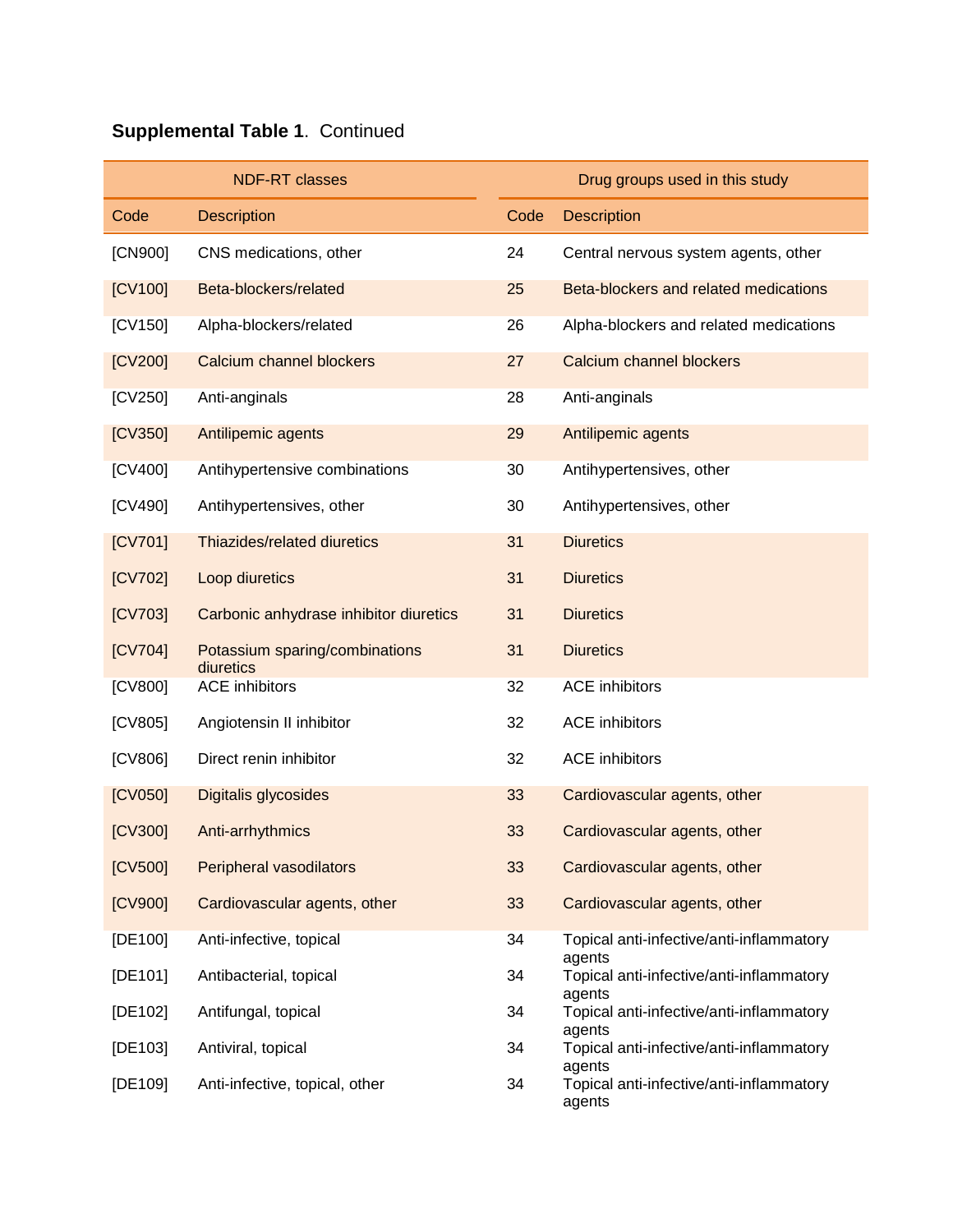|             | <b>NDF-RT classes</b>                                     |      | Drug groups used in this study                               |
|-------------|-----------------------------------------------------------|------|--------------------------------------------------------------|
| Code        | <b>Description</b>                                        | Code | <b>Description</b>                                           |
| [DE200]     | Anti-inflammatory, topical                                | 34   | Topical anti-infective/anti-inflammatory                     |
| [DE250]     | Anti-infective/anti-inflammatory<br>combinations, topical | 34   | agents<br>Topical anti-infective/anti-inflammatory<br>agents |
| [DE600]     | Antineoplastic, topical                                   | 35   | Topical antineoplastic agents                                |
| [ $DE751$ ] | Anti-acne agents, systemic                                | 36   | Anti-acne agents                                             |
| [DE752]     | Anti-acne agents, topical                                 | 36   | Anti-acne agents                                             |
| [DE350]     | <b>Emollients</b>                                         | 37   | Dermatological agents, other                                 |
| [DE400]     | Soaps/shampoos/soap-free cleansers                        | 37   | Dermatological agents, other                                 |
| [DE450]     | Deodorants/antiperspirants, topical                       | 37   | Dermatological agents, other                                 |
| [DE500]     | Keratolytics/caustics, topical                            | 37   | Dermatological agents, other                                 |
| [DE650]     | Analgesics, topical                                       | 37   | Dermatological agents, other                                 |
| [DE700]     | Local anesthetics, topical                                | 37   | Dermatological agents, other                                 |
| [DE810]     | Antipsoriatics, systemic                                  | 37   | Dermatological agents, other                                 |
| [DE820]     | Antipsoriatics, topical                                   | 37   | Dermatological agents, other                                 |
| [DE900]     | Dermatologicals, topical other                            | 37   | Dermatological agents, other                                 |
| [GA103]     | Aluminum/magnesium containing<br>antacids                 | 38   | Antacids                                                     |
| [GA105]     | Calcium containing antacids                               | 38   | Antacids                                                     |
| [GA108]     | Magnesium containing antacids                             | 38   | Antacids                                                     |
| [GA110]     | Sodium bicarbonate containing<br>antacids                 | 38   | Antacids                                                     |
| [GA199]     | Antacids, other                                           | 38   | Antacids                                                     |
| [GA201]     | <b>Bulk-forming laxatives</b>                             | 39   | Laxatives                                                    |
| [GA202]     | <b>Hyperosmotic laxatives</b>                             | 39   | Laxatives                                                    |
| [GA203]     | <b>Lubricant laxatives</b>                                | 39   | Laxatives                                                    |
| [GA204]     | <b>Stimulant laxatives</b>                                | 39   | Laxatives                                                    |
| $[GA205]$   | Stool softener                                            | 39   | Laxatives                                                    |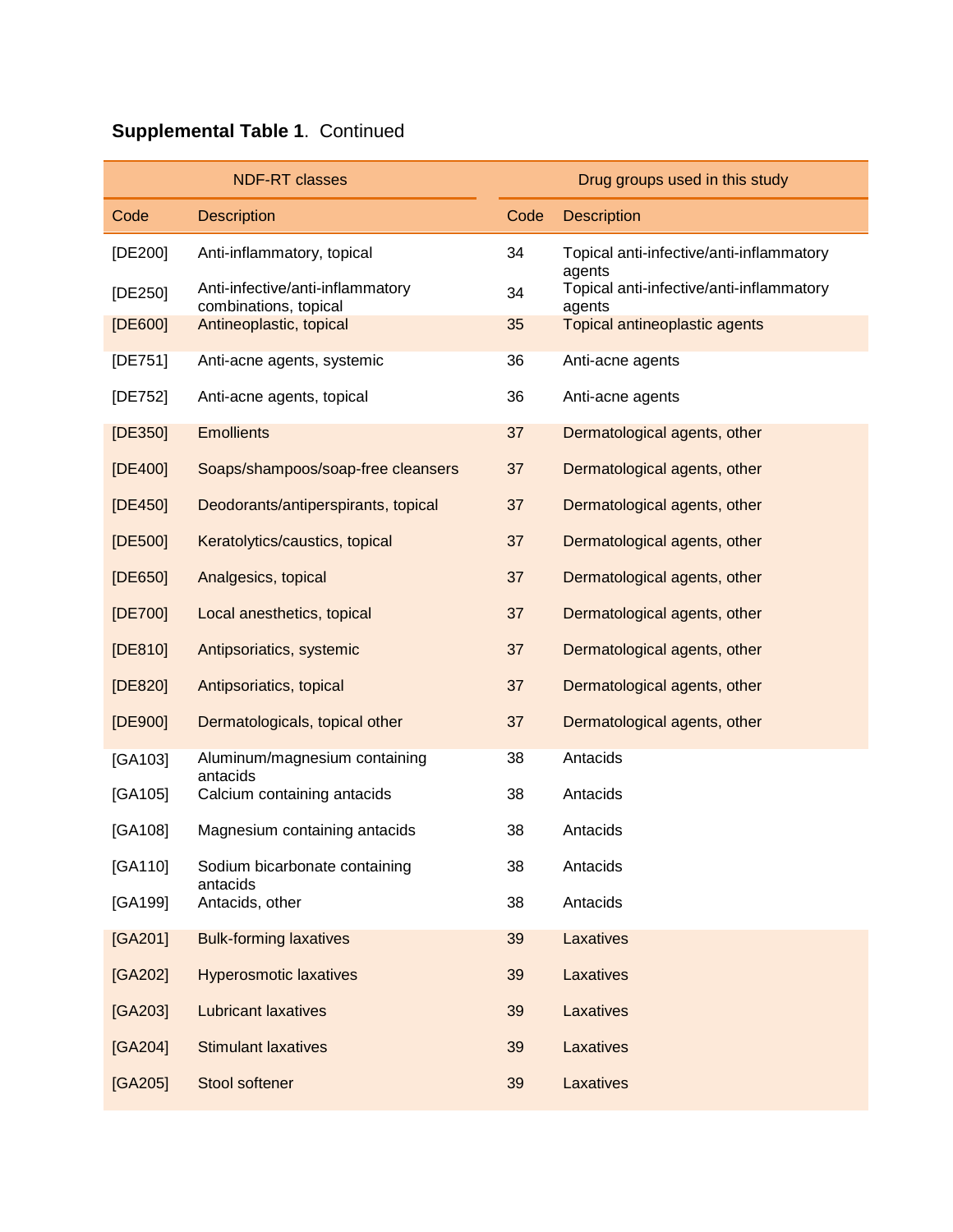|         | <b>NDF-RT classes</b>                       |      | Drug groups used in this study         |
|---------|---------------------------------------------|------|----------------------------------------|
| Code    | <b>Description</b>                          | Code | <b>Description</b>                     |
| [GA209] | Laxatives, other                            | 39   | Laxatives                              |
| [GA301] | Histamine antagonists                       | 40   | Antiulcer agents/histamine antagonists |
| [GA302] | Protectants, ulcer                          | 40   | Antiulcer agents/histamine antagonists |
| [GA303] | H. Pylori agents                            | 40   | Antiulcer agents/histamine antagonists |
| [GA309] | Antiulcer agents, other                     | 40   | Antiulcer agents/histamine antagonists |
| [GA400] | Tumor necrosis factor blocker               | 41   | Tumor necrosis factor blocker          |
| [GA605] | Antiemetics                                 | 42   | Antiemetics                            |
| [GA751] | Centrally-acting appetite suppressants      | 43   | Centrally-acting appetite suppressants |
| [GA208] | Antidiarrheal agents                        | 44   | Gastrointestinal medications, other    |
| [GA500] | <b>Digestants</b>                           | 44   | Gastrointestinal medications, other    |
| [GA802] | Antimuscarinic/antipasmodic<br>combinations | 44   | Gastrointestinal medications, other    |
| [GA900] | Gastric medications, other                  | 44   | Gastrointestinal medications, other    |
| [GU100] | Analgesics, urinary                         | 45   | <b>Genitourinary agents</b>            |
| [GU200] | Antispasmodics, urinary                     | 45   | <b>Genitourinary agents</b>            |
| [GU201] | Antispasmodics, urinary, other              | 45   | <b>Genitourinary agents</b>            |
| [GU300] | Anti-infectives, vaginal                    | 45   | <b>Genitourinary agents</b>            |
| [GU500] | Estrogens, vaginal                          | 45   | <b>Genitourinary agents</b>            |
| [GU600] | Oxytocics                                   | 45   | <b>Genitourinary agents</b>            |
| [GU900] | Genitourinary agents, other                 | 45   | <b>Genitourinary agents</b>            |
| [HS051] | Glucocorticoids                             | 46   | Adrenal corticosteroids                |
| [HS052] | Mineralocorticoids                          | 46   | Adrenal corticosteroids                |
| [HS200] | Contraceptives, systemic                    | 47   | <b>Systemic contraceptives</b>         |
| [HS300] | Estrogens                                   | 48   | Estrogens                              |
| [HS500] | Blood glucose regulation agents             | 49   | <b>Blood glucose regulation agents</b> |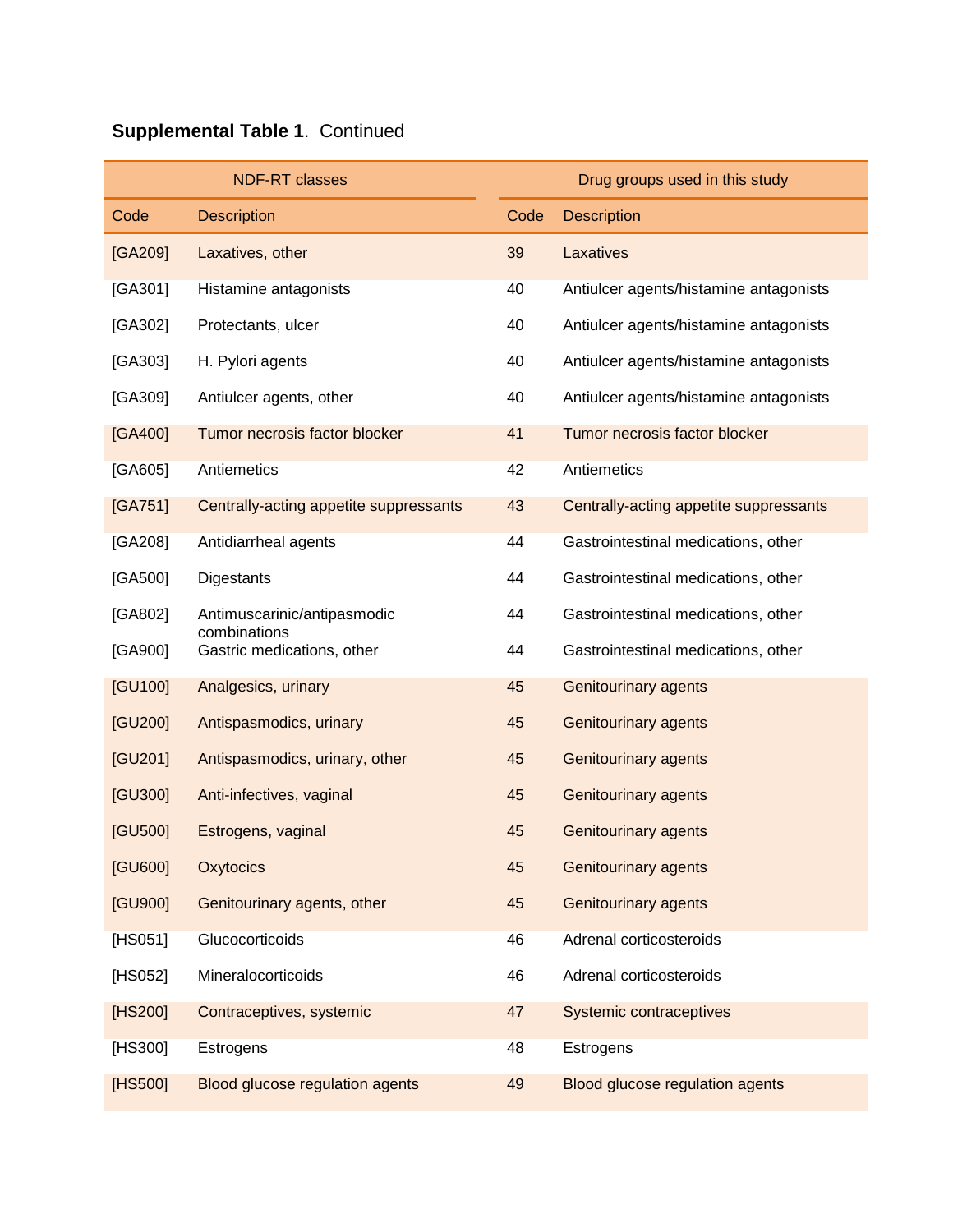|           | <b>NDF-RT classes</b>                |      | Drug groups used in this study  |
|-----------|--------------------------------------|------|---------------------------------|
| Code      | <b>Description</b>                   | Code | <b>Description</b>              |
| [HS501]   | Insulin                              | 49   | Blood glucose regulation agents |
| [HS502]   | Oral hypoglycemic agents             | 49   | Blood glucose regulation agents |
| [HS503]   | Antihypoglycemics                    | 49   | Blood glucose regulation agents |
| [HS509]   | Hypoglycemic agents, other           | 49   | Blood glucose regulation agents |
| [HS800]   | Progestins                           | 50   | Progestins                      |
| [HS851]   | <b>Thyroid supplements</b>           | 51   | <b>Thyroid modifiers</b>        |
| [HS852]   | Antithyroid agents                   | 51   | <b>Thyroid modifiers</b>        |
| [HS100]   | Androgens/anabolics                  | 52   | Hormones, other                 |
| [HS400]   | Gonadotropins                        | 52   | Hormones, other                 |
| [HS600]   | Parathyroid                          | 52   | Hormones, other                 |
| [HS701]   | Anterior pituitary                   | 52   | Hormones, other                 |
| [HS702]   | Posterior pituitary                  | 52   | Hormones, other                 |
| [HS875]   | Prostaglandins                       | 52   | Hormones, other                 |
| [HS900]   | Hormones/synthetics/modifiers, other | 52   | Hormones, other                 |
| [IM100]   | Vaccines                             | 53   | Vaccines/toxoids                |
| $[IM105]$ | <b>Toxoids</b>                       | 53   | Vaccines/toxoids                |
| [IM109]   | Vaccines/toxoids, other              | 53   | Vaccines/toxoids                |
| [IM500]   | Immunoglobulins                      | 54   | Immunological agents, other     |
| [IM600]   | Immune suppressants                  | 54   | Immunological agents, other     |
| [IM700]   | Immune stimulants                    | 54   | Immunological agents, other     |
| [IM900]   | Immunological agents, other          | 54   | Immunological agents, other     |
| [MS101]   | Salicylates, anti-rheumatic          | 55   | Anti-rheumatics                 |
| [MS102]   | Nonsalicylate NSAIs, anti-rheumatic  | 55   | Anti-rheumatics                 |
| [MS140]   | Penicillamine                        | 55   | Anti-rheumatics                 |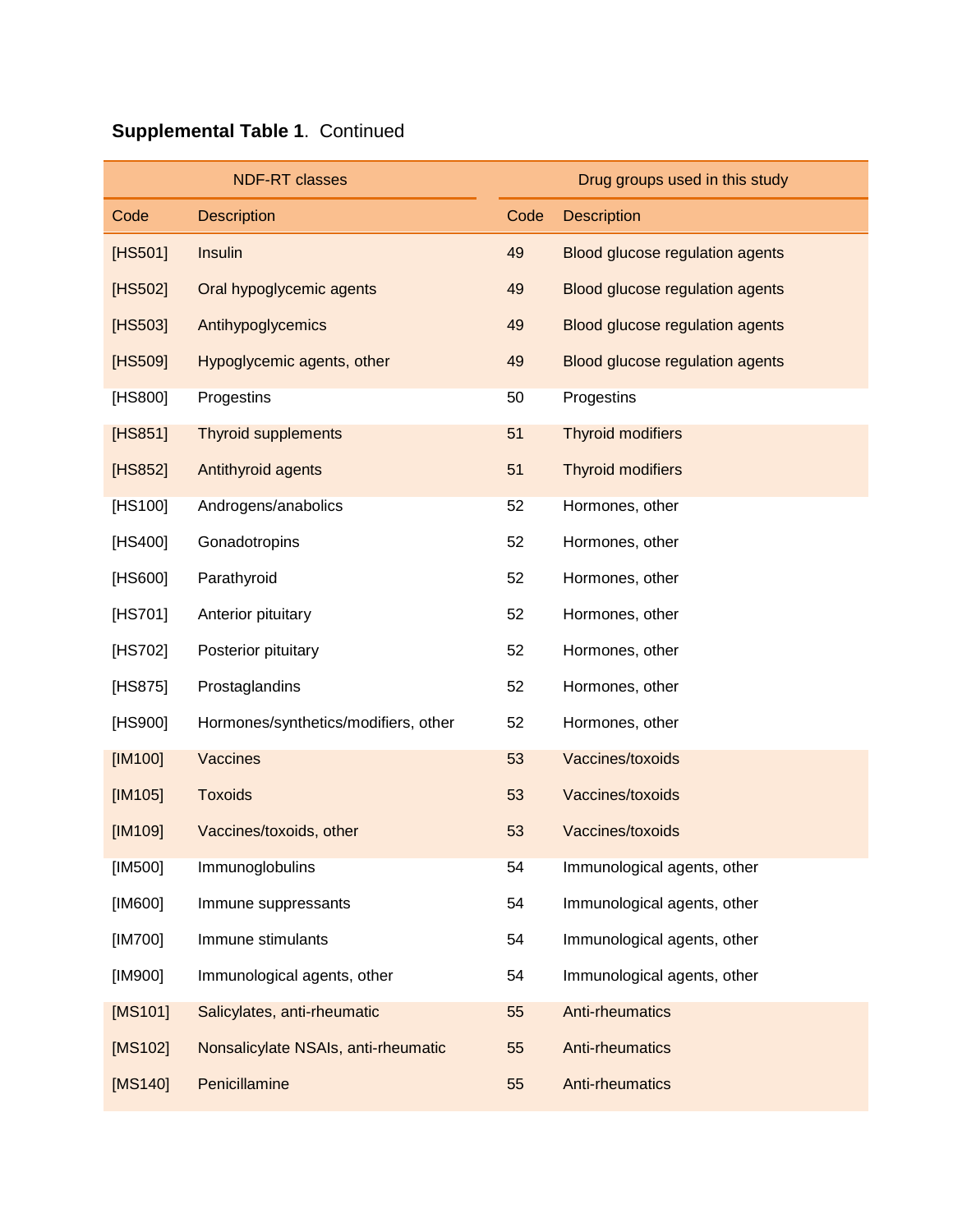|         | <b>NDF-RT classes</b>                                     |      | Drug groups used in this study                        |
|---------|-----------------------------------------------------------|------|-------------------------------------------------------|
| Code    | <b>Description</b>                                        | Code | <b>Description</b>                                    |
| [MS160] | Gold compounds, anti-rheumatic                            | 55   | <b>Anti-rheumatics</b>                                |
| [MS190] | Anti-rheumatics, other                                    | 55   | Anti-rheumatics                                       |
| [MS200] | Skeletal muscle relaxants                                 | 56   | Skeletal muscle relaxants                             |
| [MS205] | Vesicular monoamine transport type 2<br>blocker           | 57   | Musculoskeletal agents, other                         |
| [MS400] | Anti-gout agents                                          | 57   | Musculoskeletal agents, other                         |
| [MS900] | Musculoskeletal agents, other                             | 57   | Musculoskeletal agents, other                         |
| [NT100] | Decongestants, nasal                                      | 58   | Topical nasal and throat agents                       |
| [NT200] | Anti-inflammatories, nasal                                | 58   | Topical nasal and throat agents                       |
| [NT300] | Anesthetics, mucosal                                      | 58   | Topical nasal and throat agents                       |
| [NT400] | Antihistamines, nasal                                     | 58   | Topical nasal and throat agents                       |
| [NT900] | Nasal and throat, topical, other                          | 58   | Topical nasal and throat agents                       |
| [OP101] | Beta-blockers, topical ophthalmic                         | 59   | Anti-glaucoma agents                                  |
| [OP102] | Miotics, topical ophthalmic                               | 59   | Anti-glaucoma agents                                  |
| [OP103] | Adrenergics, topical ophthalmic                           | 59   | Anti-glaucoma agents                                  |
| [OP105] | Anti-glaucoma combinations, topical                       | 59   | Anti-glaucoma agents                                  |
| [OP109] | ophthalmic<br>Anti-glaucoma, other                        | 59   | Anti-glaucoma agents                                  |
| [OP160] | Osmotic agents, systemic ophthalmic                       | 59   | Anti-glaucoma agents                                  |
| [OP200] | Anti-infective, topical ophthalmic                        | 60   | Ophthalmic anti-infective/anti-inflammatory<br>agents |
| [OP210] | Antibacterials, topical ophthalmic                        | 60   | Ophthalmic anti-infective/anti-inflammatory           |
| [OP219] | Anti-infective, topical ophthalmic, other                 | 60   | agents<br>Ophthalmic anti-infective/anti-inflammatory |
| [OP230] | Antivirals, topical ophthalmic                            | 60   | agents<br>Ophthalmic anti-infective/anti-inflammatory |
| [OP300] | Anti-inflammatories, topical ophthalmic                   | 60   | agents<br>Ophthalmic anti-infective/anti-inflammatory |
| [OP350] | Anti-infective/anti-inflammatory                          | 60   | agents<br>Ophthalmic anti-infective/anti-inflammatory |
| [OP500] | combinations, topical ophthalmic<br>Eye washes/lubricants | 61   | agents<br>Ophthalmic agents, other                    |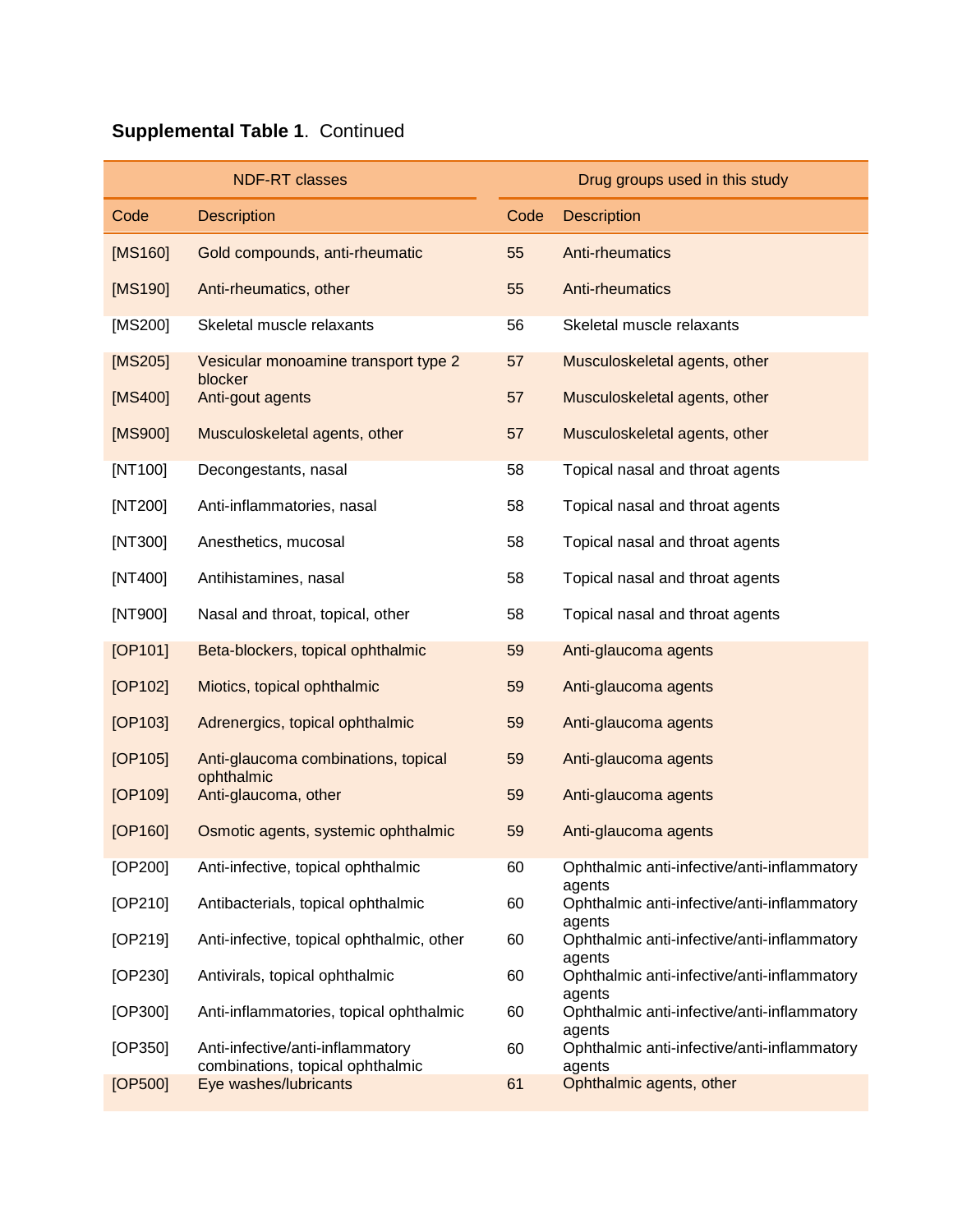|                      | <b>NDF-RT classes</b>                                          |      | Drug groups used in this study               |
|----------------------|----------------------------------------------------------------|------|----------------------------------------------|
| Code                 | <b>Description</b>                                             | Code | <b>Description</b>                           |
| [OP600]              | Mydriatics/cycloplegics, topical                               | 61   | Ophthalmic agents, other                     |
| [OP700]              | ophthalmic<br>Anesthetics, topical ophthalmic                  | 61   | Ophthalmic agents, other                     |
| [OP800]              | Decongestants, topical ophthalmic                              | 61   | Ophthalmic agents, other                     |
| [OP900]              | Ophthalmics, other                                             | 61   | Ophthalmic agents, other                     |
| [OT101]              | Antibacterials, topical otic                                   | 62   | Otic anti-infective/anti-inflammatory agents |
| [OT109]              | Anti-infectives, topical otic other                            | 62   | Otic anti-infective/anti-inflammatory agents |
| [OT250]              | Anti-infective/anti-inflammatory<br>combinations, topical otic | 62   | Otic anti-infective/anti-inflammatory agents |
| [OT300]              | Ceruminolytics                                                 | 63   | Otic agents, other                           |
| [O <sub>T</sub> 400] | Analgesics, topical otic                                       | 63   | Otic agents, other                           |
| [O T 900]            | Otic agents, other                                             | 63   | Otic agents, other                           |
| [RE101]              | Anti-inflammatories, inhalation                                | 64   | Anti-asthmatics                              |
| [RE102]              | Bronchodilators, sympathomimetic,<br>inhalation                | 64   | Anti-asthmatics                              |
| [RE103]              | Bronchodilators, sympathomimetic,<br>oral                      | 64   | Anti-asthmatics                              |
| [RE104]              | Bronchodilators, xanthine-derivative                           | 64   | Anti-asthmatics                              |
| [RE105]              | Bronchodilators, anticholinergic                               | 64   | Anti-asthmatics                              |
| [RE109]              | Antiasthma, other                                              | 64   | Anti-asthmatics                              |
| [RE301]              | Opioid-containing<br>antitussives/expectorants                 | 65   | Antitussives/expectorants                    |
| [RE302]              | Non-opioid-containing<br>antitussives/expectorants             | 65   | Antitussives/expectorants                    |
| [RE200]              | Decongestants, systemic                                        | 66   | Respiratory agents, other                    |
| [RE400]              | Mucolytics                                                     | 66   | Respiratory agents, other                    |
| [RE501]              | Antihistamine/decongestant                                     | 66   | Respiratory agents, other                    |
| [RE507]              | Antihistamine/antitussive                                      | 66   | Respiratory agents, other                    |
| [RE513]              | Decongestant/antitussive/expectorant                           | 66   | Respiratory agents, other                    |
| [RE516]              | Decongestant/expectorant                                       | 66   | Respiratory agents, other                    |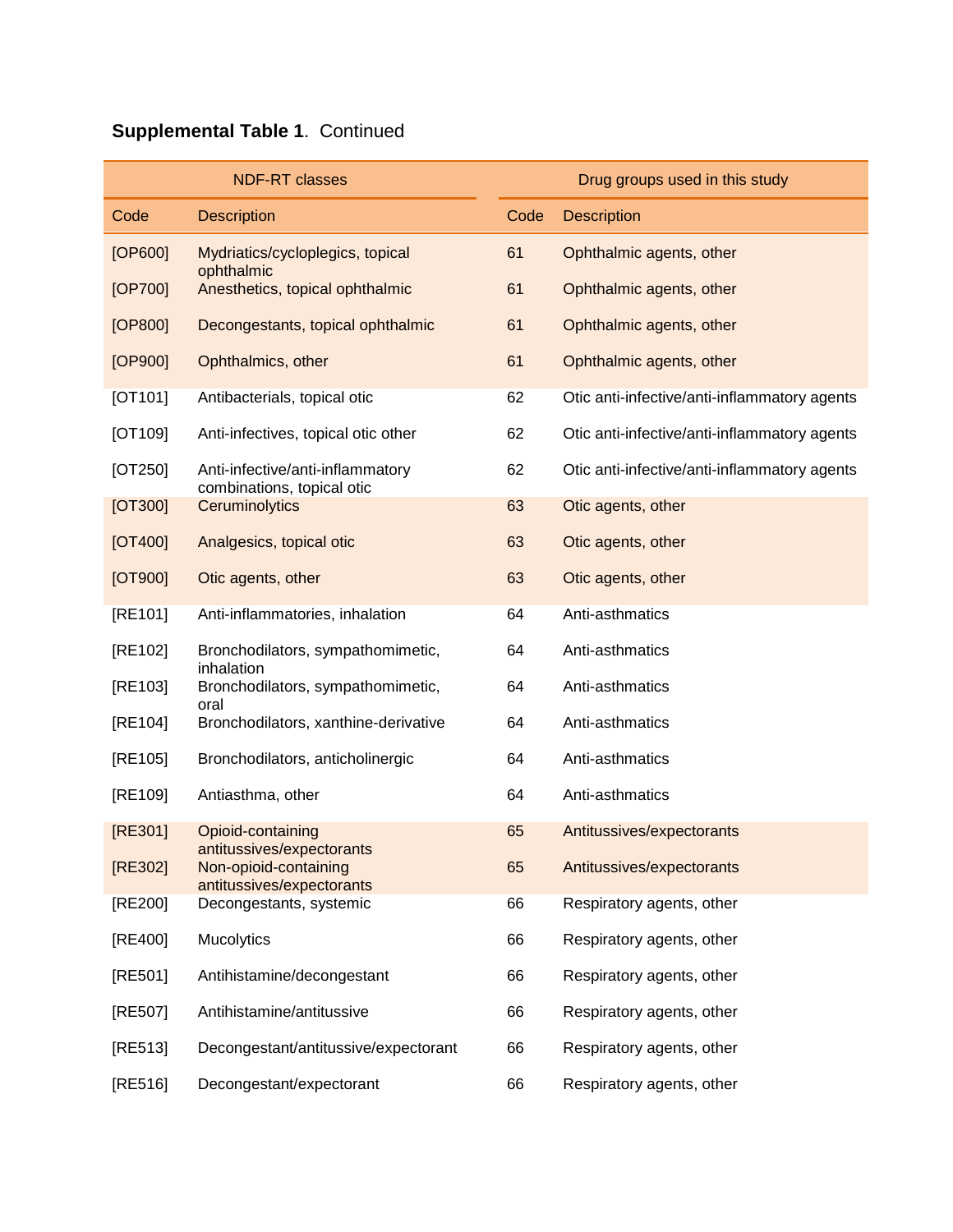|                | <b>NDF-RT classes</b>                                 |      | Drug groups used in this study              |
|----------------|-------------------------------------------------------|------|---------------------------------------------|
| Code           | <b>Description</b>                                    | Code | <b>Description</b>                          |
| [RE599]        | Cold remedies, other                                  | 66   | Respiratory agents, other                   |
| [RE600]        | Non-anesthetic gases                                  | 66   | Respiratory agents, other                   |
| [RE900]        | Respiratory agents, other                             | 66   | Respiratory agents, other                   |
| <b>[TN102]</b> | IV solutions with electrolytes                        | 67   | Therapeutic nutrients/minerals/electrolytes |
| $[TN410]$      | Iron                                                  | 67   | Therapeutic nutrients/minerals/electrolytes |
| [TN420]        | Calcium                                               | 67   | Therapeutic nutrients/minerals/electrolytes |
| [TN430]        | Potassium                                             | 67   | Therapeutic nutrients/minerals/electrolytes |
| [TN440]        | Sodium                                                | 67   | Therapeutic nutrients/minerals/electrolytes |
| [TN450]        | Zinc                                                  | 67   | Therapeutic nutrients/minerals/electrolytes |
| [TN460]        | Magnesium                                             | 67   | Therapeutic nutrients/minerals/electrolytes |
| $[TN470]$      | Fluoride                                              | 67   | Therapeutic nutrients/minerals/electrolytes |
| [TN475]        | Phosphorus                                            | 67   | Therapeutic nutrients/minerals/electrolytes |
| [TN478]        | <b>Citrates</b>                                       | 67   | Therapeutic nutrients/minerals/electrolytes |
| [TN490]        | Electrolytes/minerals, combinations                   | 67   | Therapeutic nutrients/minerals/electrolytes |
| [TN499]        | Electrolytes/minerals, other                          | 67   | Therapeutic nutrients/minerals/electrolytes |
| [TN503]        | Amino acids/proteins, oral                            | 67   | Therapeutic nutrients/minerals/electrolytes |
| [TN900]        | Therapeutic<br>nutrients/minerals/electrolytes, other | 67   | Therapeutic nutrients/minerals/electrolytes |
| $[VT101]$      | Cyanocobalamin                                        | 68   | Vitamin B                                   |
| [ $VT102$ ]    | Folic acid/leucovorin                                 | 68   | Vitamin B                                   |
| [VT103]        | Nicotinic acid                                        | 68   | Vitamin B                                   |
| [VT104]        | Pyridoxine                                            | 68   | Vitamin B                                   |
| [VT105]        | Thiamine                                              | 68   | Vitamin B                                   |
| [VT106]        | Riboflavin                                            | 68   | Vitamin B                                   |
| [VT109]        | Vitamin B, other                                      | 68   | Vitamin B                                   |